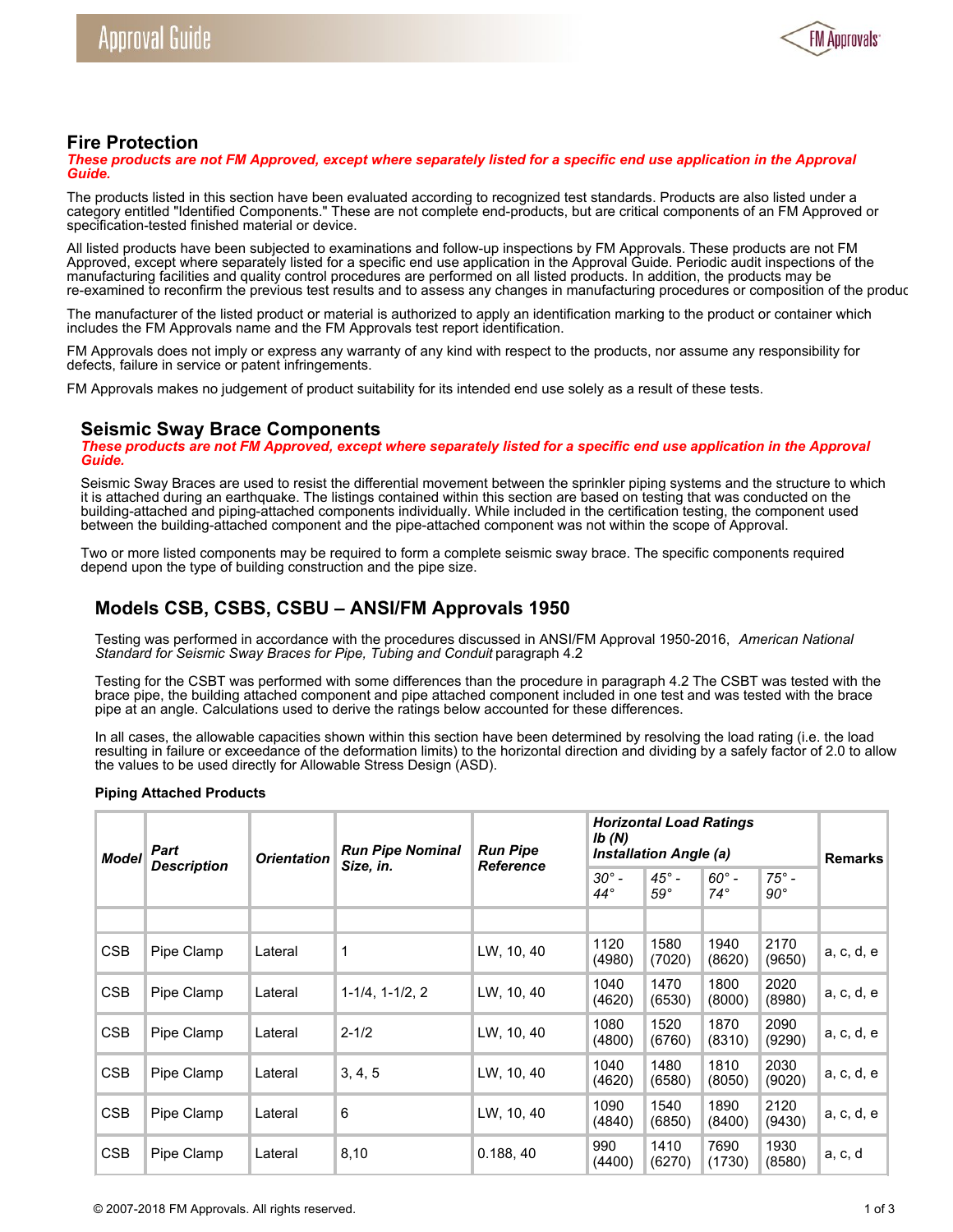| <b>CSB</b> | Pipe Clamp | Longitudinal $\vert$ 1, 1-1/4 | LW, 10, 40 | 970<br>(4310)  | 930<br>(4130)  | 950<br>(4220)  | 1050<br>(4670) | a, c, d, e |
|------------|------------|-------------------------------|------------|----------------|----------------|----------------|----------------|------------|
| <b>CSB</b> | Pipe Clamp | Longitudinal $ 1-1/2 $        | LW, 10, 40 | 900<br>(4000)  | 1390<br>(6180) | 1630<br>(7250) | 1690<br>(7510) | a, c, d, e |
| <b>CSB</b> | Pipe Clamp | Longitudinal 2                | LW, 10, 40 | 900<br>(4000)  | 1360<br>(6040) | 1630<br>(7250) | 1690<br>(7510) | a, c, d, e |
| <b>CSB</b> | Pipe Clamp | Longitudinal $2-1/2$          | LW, 10, 40 | 990<br>(4400)  | 1360<br>(6040) | 1640<br>(7290) | 1870<br>(8310) | a, c, d, e |
| <b>CSB</b> | Pipe Clamp | Longitudinal $\vert 3 \vert$  | LW, 10, 40 | 980<br>(4350)  | 1340<br>(5960) | 1640<br>(7290) | 1870<br>(8310) | a, c, d, e |
| <b>CSB</b> | Pipe Clamp | Longitudinal $ 4, 5$          | LW, 10, 40 | 980<br>(4350)  | 1340<br>(5960) | 1640<br>(7290) | 1970<br>(8760) | a, c, d, e |
| <b>CSB</b> | Pipe Clamp | Longitudinal $\vert 6$        | LW, 10, 40 | 1060<br>(4710) | 1460<br>(6490) | 1760<br>(720)  | 2010<br>(8940) | a, c, d    |
| <b>CSB</b> | Pipe Clamp | Longitudinal 8,10             | 0.188, 40  | 910<br>(4040)  | 1250<br>(5560) | 1760<br>(7820) | 1980<br>(8800) | a, c, d, e |

### **Structural Attached Products**

| <b>Model</b> | <b>Part Description</b>      | Joist or Beam Thickness, in                                               | <b>Orientation</b> | <b>Horizontal Load Ratings</b><br>Ib(N)<br><b>Installation Angle (a)</b> |                            |                            |                             | <b>Remarks</b> |
|--------------|------------------------------|---------------------------------------------------------------------------|--------------------|--------------------------------------------------------------------------|----------------------------|----------------------------|-----------------------------|----------------|
|              |                              | (mm)                                                                      |                    | $30^\circ$ -<br>$44^{\circ}$                                             | $45^\circ$ -<br>$59^\circ$ | $60^\circ$ -<br>$74^\circ$ | $75^{\circ}$ - $90^{\circ}$ |                |
| CSBS1        | Structure<br>Attached        | $\frac{1}{4}$ - $\frac{3}{4}$ (6-19 mm)                                   | Lateral            | 640<br>(2840)                                                            | 1330<br>(5910)             | 208<br>(9250)              | 2130<br>(9470)              | a              |
| CSBS1        | <b>Structure</b><br>Attached | $\frac{1}{4}$ - $\frac{3}{4}$ (6-19 mm)                                   | Longitudinal       | 520<br>(2310)                                                            | 1070<br>(4750)             | 1510<br>(6710)             | 1800<br>(8000)              | a              |
| CSBS1A       | Structure<br>Attached        | $\frac{1}{4}$ - $\frac{3}{4}$ (6-19 mm)                                   | Lateral            | 640<br>(2840)                                                            | 1330<br>(5910)             | 208<br>(9250)              | 2130<br>(9470)              | а              |
| CSBS1A       | Structure<br>Attached        | $\frac{1}{4}$ - $\frac{3}{4}$ (6-19 mm)                                   | Longitudinal       | 520<br>(2310)                                                            | 1070<br>(4750)             | 1510<br>(6710)             | 1800<br>(8000)              | a              |
| CSBS2        | Structure<br>Attached        | $\frac{3}{4}$ -1-1/4 (19-31 mm)                                           | Lateral            | 790<br>(3510)                                                            | 1610<br>(7160)             | 1930<br>(8580)             | 2150<br>(9560)              | a              |
| CSBS2        | Structure<br>Attached        | $\frac{3}{4}$ -1-1/4 (19-31 mm)                                           | Longitudinal       | 650<br>(2890)                                                            | 1320<br>(5870)             | 1640<br>(7290)             | 2010<br>(8940)              | a              |
| CSBS3        | <b>Structure</b><br>Attached | $\frac{1}{4}$ - $\frac{3}{4}$ (6-19 mm)<br>Width: 4-8.5<br>$(100-215$ mm) | Lateral            | 790<br>(3510)                                                            | 1610<br>(7160)             | 1930<br>(8580)             | 2150<br>(9560)              | a              |
| CSBS3        | Structure<br>Attached        | $\frac{1}{4}$ - $\frac{3}{4}$ (6-19 mm)<br>Width: 4-8.5<br>$(100-215$ mm) | Longitudinal       | 650<br>(2890)                                                            | 1320<br>(5870)             | 1640<br>(7290)             | 2010<br>(8940)              | a              |
| CSBS4        | <b>Structure</b><br>Attached | $\frac{1}{4}$ -3/4 (6-19 mm)<br>Width: 4-14.5<br>$(100-365$ mm)           | Lateral            | 820<br>(3640)                                                            | 1660<br>(7380)             | 2120<br>(9430)             | 2210<br>(9830)              | а              |
| CSBS4        | Structure<br>Attached        | $\frac{1}{4}$ -3/4 (6-19 mm)<br>Width: 4-14.5<br>$(100-365$ mm)           | Longitudinal       | 450<br>(2000)                                                            | 970<br>(4310)              | 1460<br>(6490)             | 2250<br>(10000)             | a              |
| CSBS5        | <b>Structure</b><br>Attached | $\frac{3}{4}$ -1-1/4 (19-31 mm)<br>Width: 4-18<br>$(100-455$ mm)          | Lateral            | 820<br>(3640)                                                            | 1660<br>(7380)             | 2120<br>(9430)             | 2210<br>(9830)              | a              |